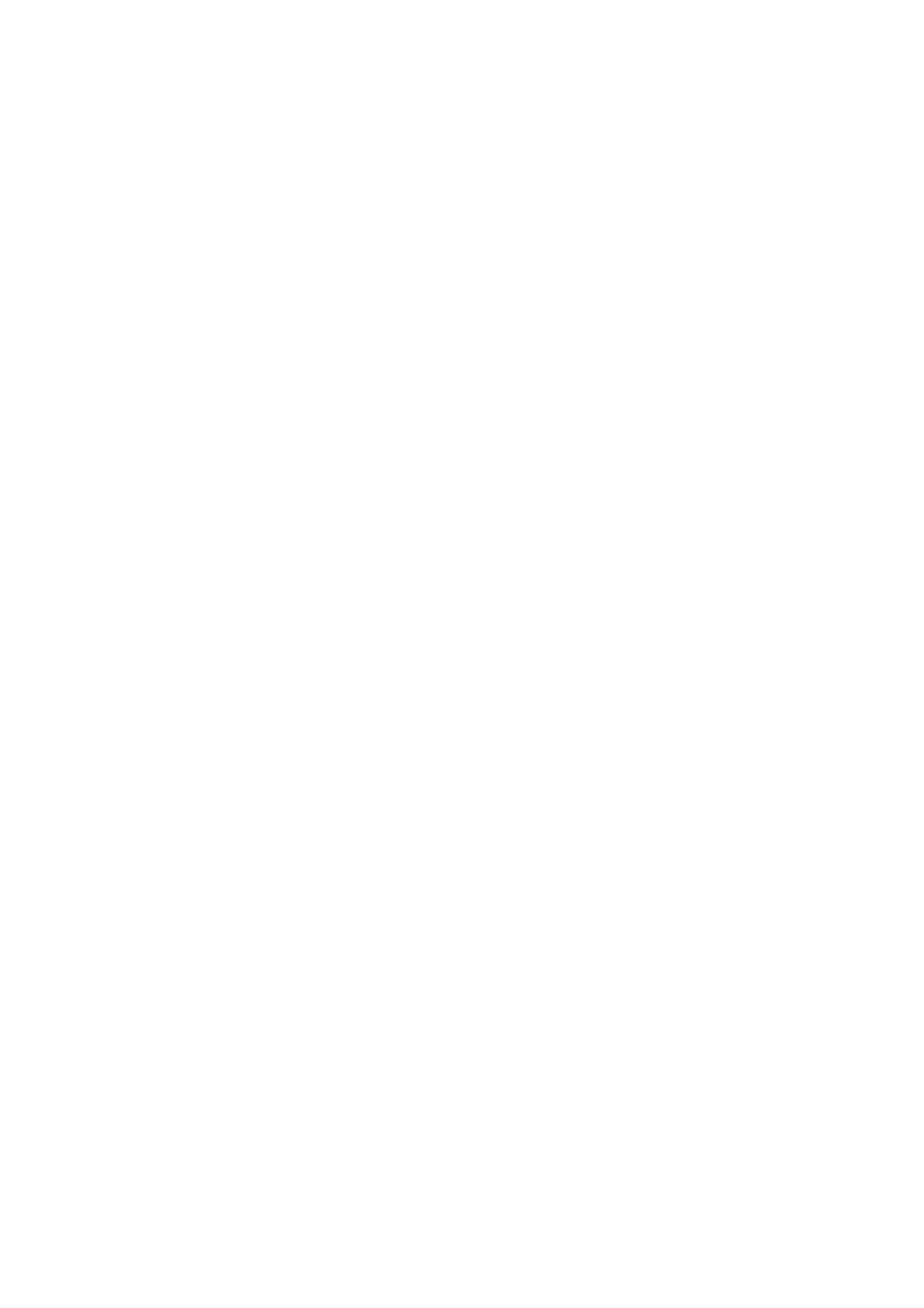## Western Australia

# Guildford Old Cemetery (Lands Revestment) Act 1949

## **Contents**

|     | Short title                                       | 2                           |
|-----|---------------------------------------------------|-----------------------------|
| 2.  | Lands revested in His Majesty                     | $\mathcal{D}_{\mathcal{A}}$ |
| 3.  | Authorisation of grant to Perth Diocesan Trustees | $\mathcal{D}_{\mathcal{L}}$ |
|     | Power to remove monuments                         | $\mathcal{D}_{\mathcal{L}}$ |
| 5.  | Condition precedent to Crown grant                | 3                           |
| -6. | Authorisation of dedication for truncation        | $\mathcal{R}$               |
|     | <b>Notes</b>                                      |                             |

| Compilation table |  |
|-------------------|--|
|-------------------|--|

Ceased on 04 Dec 2014 Version 01-d0-03 page i Extract from www.slp.wa.gov.au, see that website for further information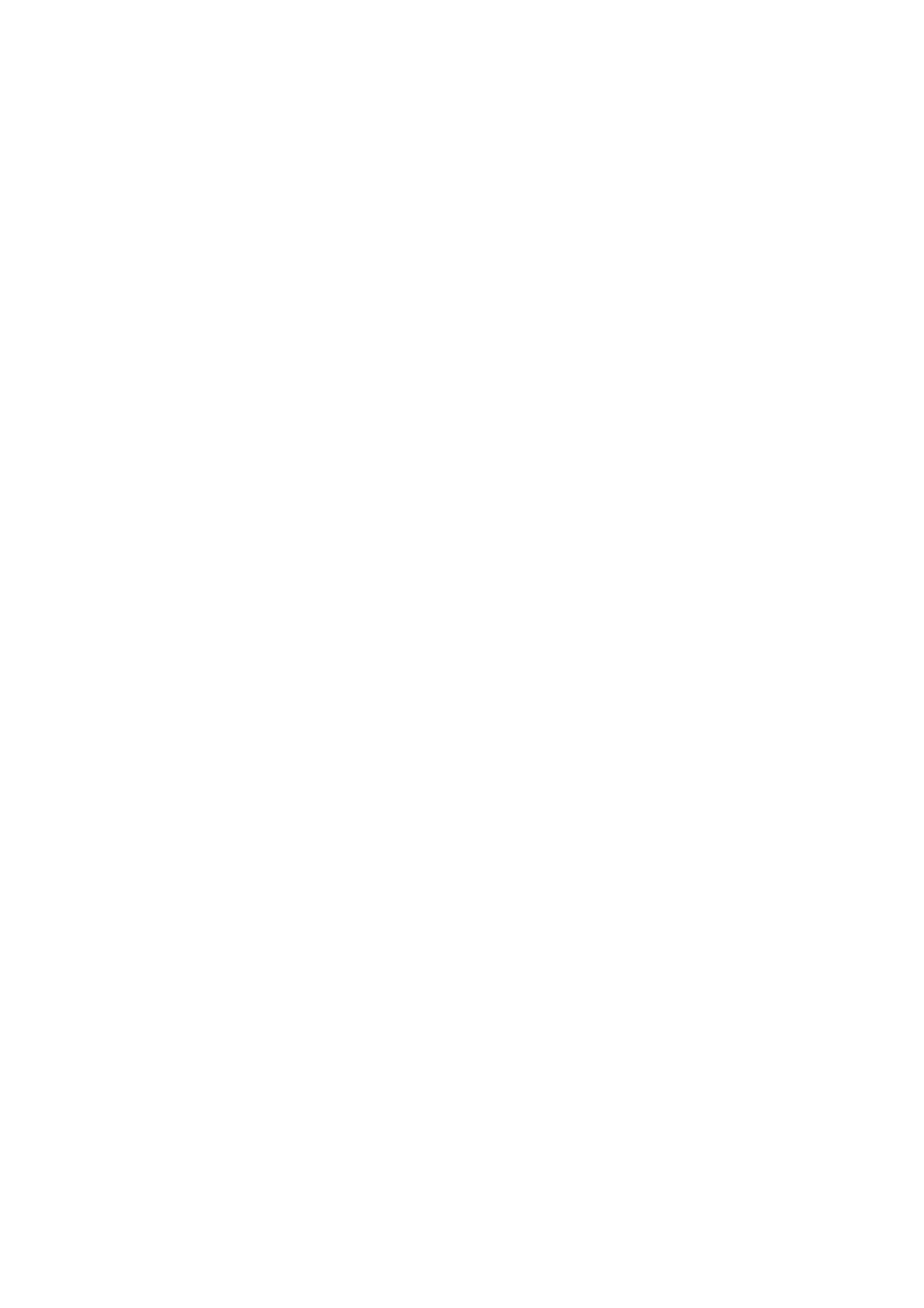# Guildford Old Cemetery (Lands Revestment) Act 1949

#### An Act relating to the Old Cemetery at Guildford.

#### Preamble

Whereas Sir James Stirling, a former Governor of this State, now deceased, is shown in the Enrolment Numbers 1 and 83 in the Registry of Deeds as the owner of an estate in fee simple in all that portion of land being part of Swan Location 16 bounded by lines starting from the junction of Terrace Road and Great Eastern Highway and extending Westerly along the Northern side of the former to the Southernmost South-Eastern corner of Lot 71 (Land Titles Office<sup>2</sup> Diagram 3191); thence Northerly 2 chains and five-tenths links along an Eastern boundary of the said lot; thence Easterly 5 chains 6 and three-tenths links along Southern boundaries of the said lot and of Lot 72 (Land Titles Office<sup>2</sup> Diagram 3390) to the North-Western side of Great Eastern Highway aforesaid; and thence South-Westerly along the latter to the starting point of an area of 3 roods and one and six-tenths perches; and whereas on 22 November 1848 the Bishop of Adelaide consecrated a church then existing on the land and the land as a churchyard, verily believing that the land had been assigned and transferred by or with the authority of Sir James Stirling to the Colonial Church Society, whose successors are the Perth Diocesan Trustees of the Church of England in Western Australia<sup>3</sup>; and whereas no memorial of such assignment and transfer has been placed on record in the Registry of Deeds in Perth; and whereas the land was for many years used as a site for a church and a burial ground, but has fallen into a state of disrepair and neglect; and whereas a portion of the said land is required by the Crown for the purpose of road widening; and whereas the Perth Diocesan Trustees are desirous of having the balance of the land vested in them in order that

Ceased on 04 Dec 2014 Version 01-d0-03 page 1<br>Extract from www.slp.wa.gov.au, see that website for further information  $\mathbf{F}$  from which was the set that we besite for further information  $\mathbf{F}$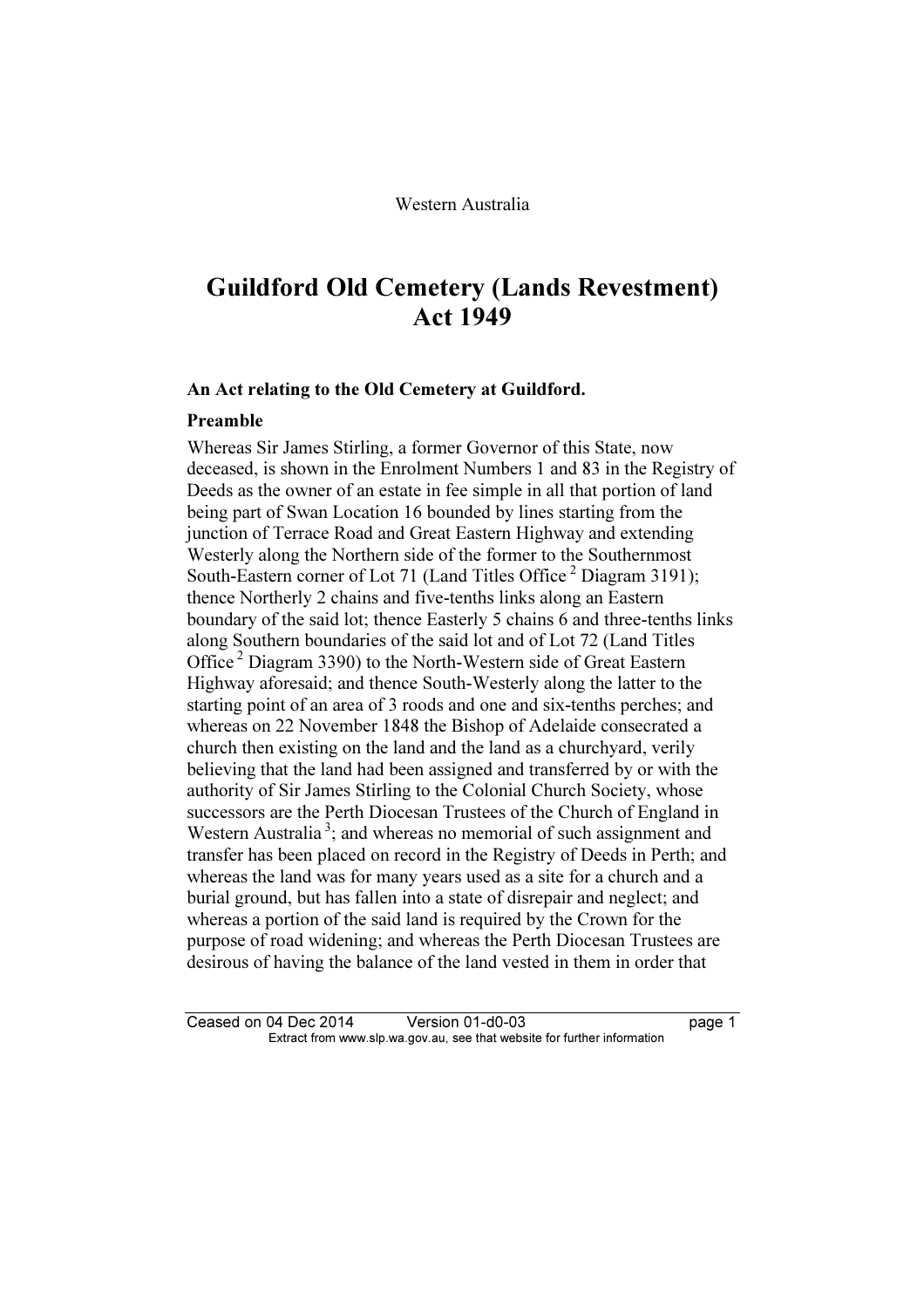they may be lawfully entitled and enabled to upkeep the said lands and preserve the monuments thereon:

[Preamble amended by No. 19 of 2010 s. 50.]

Now, therefore, be it enacted by the King's Most Excellent Majesty, by and with the advice and consent of the Legislative Council and Legislative Assembly of Western Australia, in this present Parliament assembled, and by the authority of the same, as follows: —

### 1. Short title

 This Act may be cited as the Guildford Old Cemetery (Lands Revestment) Act  $1949<sup>1</sup>$ .

### 2. Lands revested in His Majesty

 By virtue of the provisions of this section, the land referred to in the preamble to this Act is revested in His Majesty as of his former estate.

### 3. Authorisation of grant to Perth Diocesan Trustees

 Subject to the provisions of this Act, the Governor may issue to the Perth Diocesan Trustees a Crown grant in fee simple without pecuniary consideration of so much of the revested land as shall remain after the requirements of His Majesty for corner truncation purposes referred to in section 6 shall have been made, subject to the permanent disabilities that the grantees shall maintain the grass in perpetuity at their cost to the satisfaction of the Crown, and shall at all times, between the hours of sunrise and sunset, allow of free public access on foot to the lands.

## 4. Power to remove monuments

 The grantees may remove any monuments, headstones and grave fittings upon the revested land and place the monuments

page 2 Version 01-d0-03 Ceased on 04 Dec 2014<br>Extract from www.slp.wa.gov.au, see that website for further information  $\mathbf{F}$  from which was the set that we besite for further information  $\mathbf{F}$ 

s. 1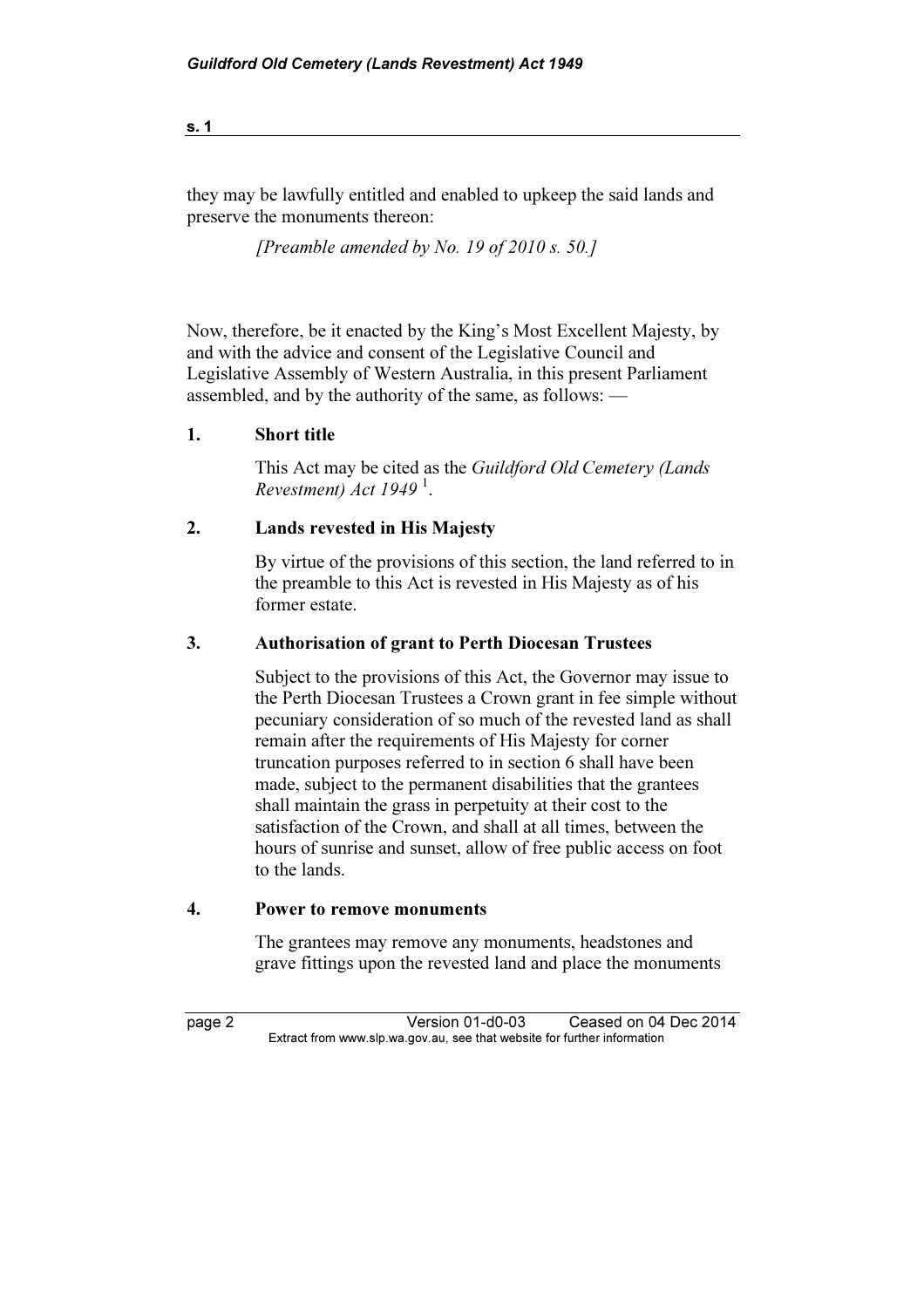and headstones in a group on such portion of the land in accordance with such plan, and dispose of the grave fittings in such manner as the Minister may approve, but no human remains shall be disturbed or interfered with.

### 5. Condition precedent to Crown grant

 The grantees shall, before the issue of the Crown grant referred to in section 3, enter into an agreement with the Minister that they will —

- (i) at their own cost, carry out all works in connection with the removal and grouping of the monuments and headstones and dispose of the grave fittings, to the satisfaction of the Minister;
- (ii) at their own cost, take all reasonable precautions to care for and preserve the monuments and headstones;
- (iii) at their own cost, maintain in perpetuity the grass on the land so granted to them;
- (iv) at all times, between the hours of sunrise and sunset, allow of free public access on foot to the said land.

#### 6. Authorisation of dedication for truncation

 The Governor may, by notice in the Government Gazette, declare that so much of the revested land as is acquired by His Majesty for the purpose of truncating the corner at the junction of Great Eastern Highway and Terrace Road, Guildford, shall be a public highway, and from and after the date of the notice the land shall become and be absolutely dedicated to the public as a public highway within the meaning of any law now or hereafter in force.

Ceased on 04 Dec 2014 Version 01-d0-03 page 3<br>Extract from www.slp.wa.gov.au, see that website for further information  $\mathbf{F}$  from which was the set that we besite for further information  $\mathbf{F}$ 

s. 5